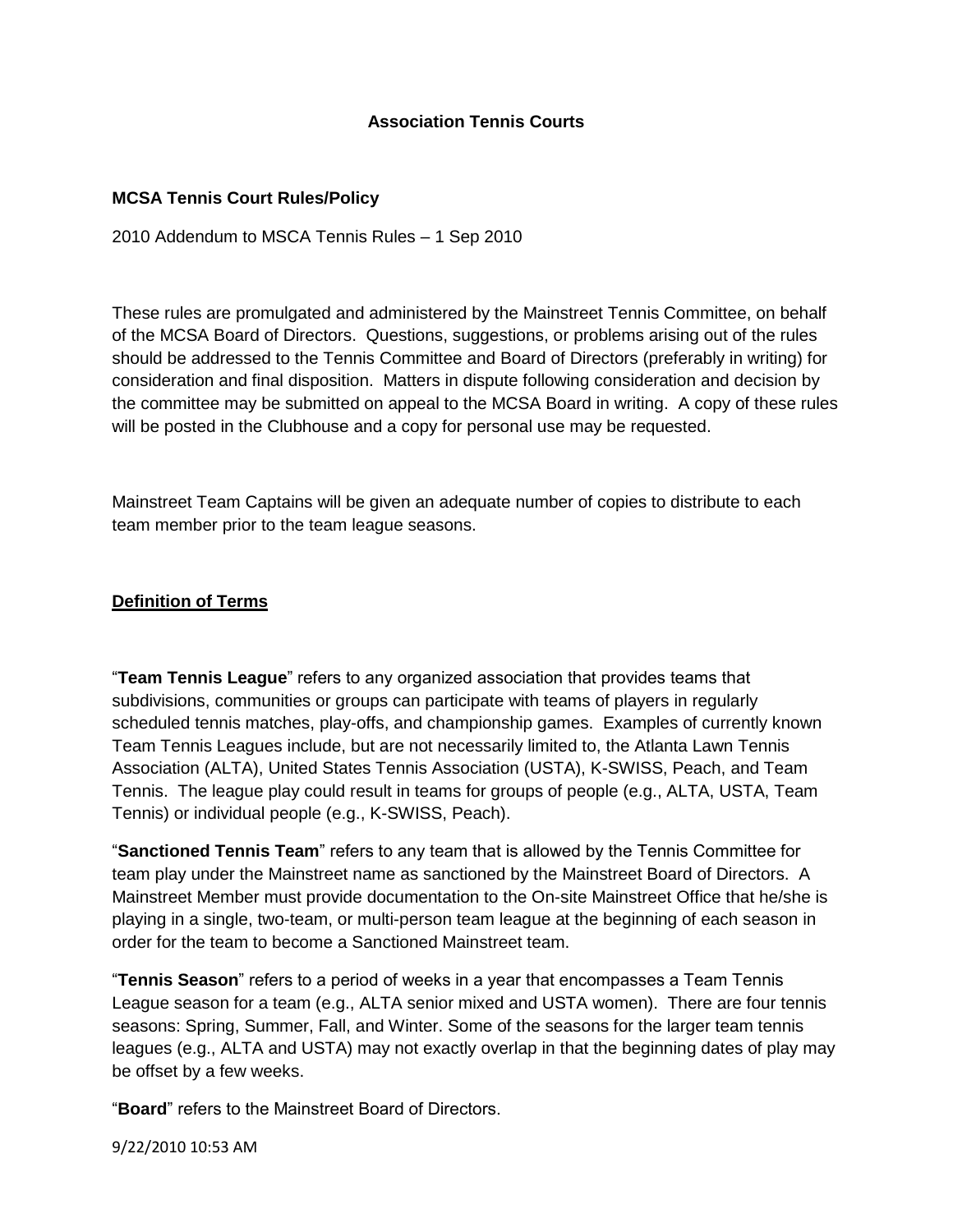"**Non-Resident Tennis Team Player**" refers to a person who is not a resident of the Mainstreet Community, has been invited to participate on a Mainstreet tennis team, and who is financially current in the payment of any applicable Mainstreet fees.

"**Non-Resident Tennis Player**" refers to any player who is not a resident of the Mainstreet Community and who plays on the Mainstreet tennis courts as a guest of a Mainstreet member.

"**Mainstreet Member**" refers to any Mainstreet member whose household is current with their Mainstreet assessments, has no outstanding Architectural Review Board (ARB) violations and possesses a current Mainstreet identification badge.

"**Tennis Courts**" refers to the two "private" courts located on Mainstreet Park Drive. The four "private" back courts are not to be used until further notice by the Board.

"**Tennis Committee**" refers to a standing committee of the Board that provides recommendations to the Board on the maintenance and operation of the Mainstreet tennis courts. The Tennis Committee will consist of a member of the Board of Directors and three (3) to five (5) coordinators. Coordinators will consist of at least one Mainstreet Member tennis team representative and one Mainstreet member from the community. The Board is responsible for choosing the coordinators. All tennis committee members will serve one twelve (12) month term every three (3) years commencing 1 Jan to 31 Dec allowing for other interested resident(s)/homeowner(s) to participate. The coordinators will be replaced as needed by the Board when a vacancy arises. Persons interested in participating on the Tennis Committee should contact the Board. However, this does not guarantee placement on the committee.

# **General**

1.**Use of Courts**. The Mainstreet private tennis courts are for the **exclusive** use of Mainstreet members and their authorized guests.

2. **Official Hours**. Official hours of operation are 7:00am to 11:00pm. As a courtesy to neighbors residing adjacent to courts, play and the use of court lights should be restricted to these hours. The exception to this rule is when a sanctioned Mainstreet league team match extends beyond the 11:00pm end time.

3. **Proof of Membership**. Proof of membership (current Mainstreet Picture ID) must be furnished upon request to Members requesting same, and also possessing, similar proof of Membership. Guest must have a current dated visitor's pass.

4. **Proper Attire**. Proper tennis attire is required at all times on the courts. Hard sole or running shoes will not be worn on the courts at any time. Shirts are required.

5. **Children**. Mainstreet tennis courts are to be used for tennis play only – no bicycles, skateboards, etc. In order to alleviate injury, children under six will not be permitted to play tennis when the court immediately adjacent is occupied by other players. If a child is not playing tennis, he/she must remain outside the fence at all times. (Example: Do not let a child sit inside

9/22/2010 10:53 AM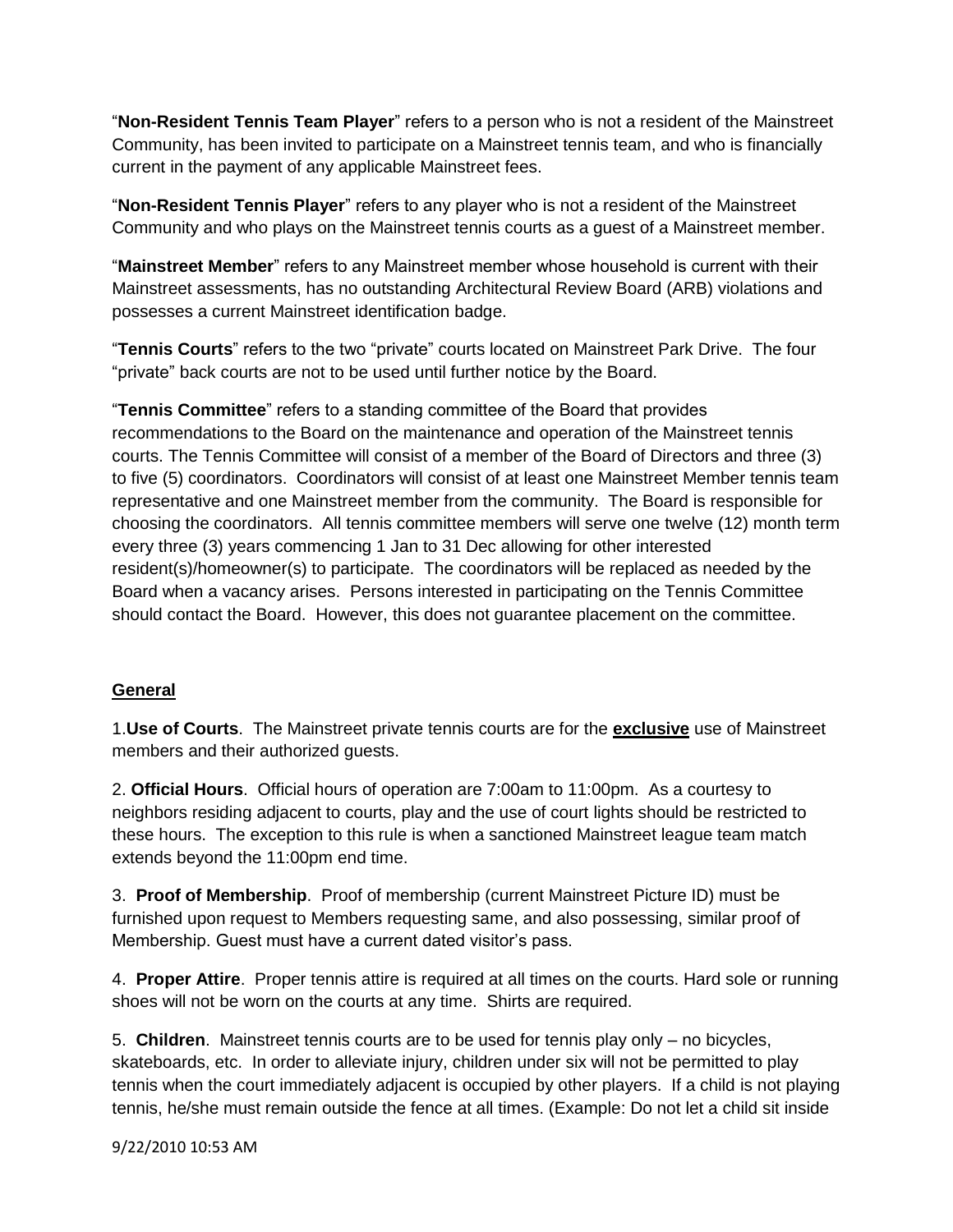the fence while the parents are playing.) Children should be controlled so that they are not disturbing others playing on the court(s).

6. **Ineligible Non-Resident Team Player**. A non-resident team player will be deemed ineligible to play the remainder of a team season and will be denied membership on any future MCSA team roster if the Tennis Committee receives a bona fide complaint that the non-resident team player has broken a rule set out in the MCSA Tennis Rules and/or any addendum rules. He/she will be given a copy of the rules by his/her captain. The non-resident team player will be notified by the Tennis Committee of the complaint and he/she has 24 hours to clear up the matter. If the non-resident team player does not challenge the complaint, he/she will be deemed ineligible.

7. **Maintenance of Courts**. It is the responsibility of Members and their guests to maintain the courts during play. Trash and refuse will be placed in the appropriate containers during and at the conclusion of play. Nets will not be dropped after conclusion of play

8. **Keys to Facilities**. Keys (if applicable) and/or codes to the tennis court complex will be furnished to Mainstreet members by the MCSA Staff. One key per household will be furnished free of charge. Additional or replacement keys must be purchased at the clubhouse. Keys and/or code will not be changed without prior approval by the Board of Directors and/or Board of Director liaison to the Tennis Committee. Non-residents will not have key(s) and/or code to courts.

9. **Lights**. The tennis courts lights will be operated on automatic times set according to the current season. Anyone found tampering with the timers will be suspended from their tennis court privileges for thirty (30) days and reported to the Board of Directors. Members are responsible for extinguishing the lights unless they are being immediately followed onto the courts by other members.

10. **Posting of Signs**. No posting of signs shall be permitted on the tennis court facilities unless authorized by MCSA Board of Directors, MCSA Staff, or the Tennis Committee.

11. **Proper Tennis Etiquette**. Proper tennis etiquette will be observed at all times. Disregard for proper tennis etiquette, the Mainstreet tennis rules, damage or abuse of the tennis facilities will be cause for the suspension of the use of the courts for a time period to be determined by the MCSA Property Manager and/or the Tennis Committee. Members observing violations of the preceding should caution the offending Member/guest. Continuance of the violation shall be reported in writing by the Member to the Tennis Committee or to the MCSA Staff.

12**. Prime Time Usage**. Young people under the age of 18 may not use the courts during prime time without being accompanied by an adult. Prime time is Monday through Friday from 6:00pm until 11:00pm and Saturday, Sunday, and Holidays from 9:00am until 2:00pm and 6:00pm until 11:00pm. The exception to this rule is being a scheduled, sanctioned Mainstreet team match.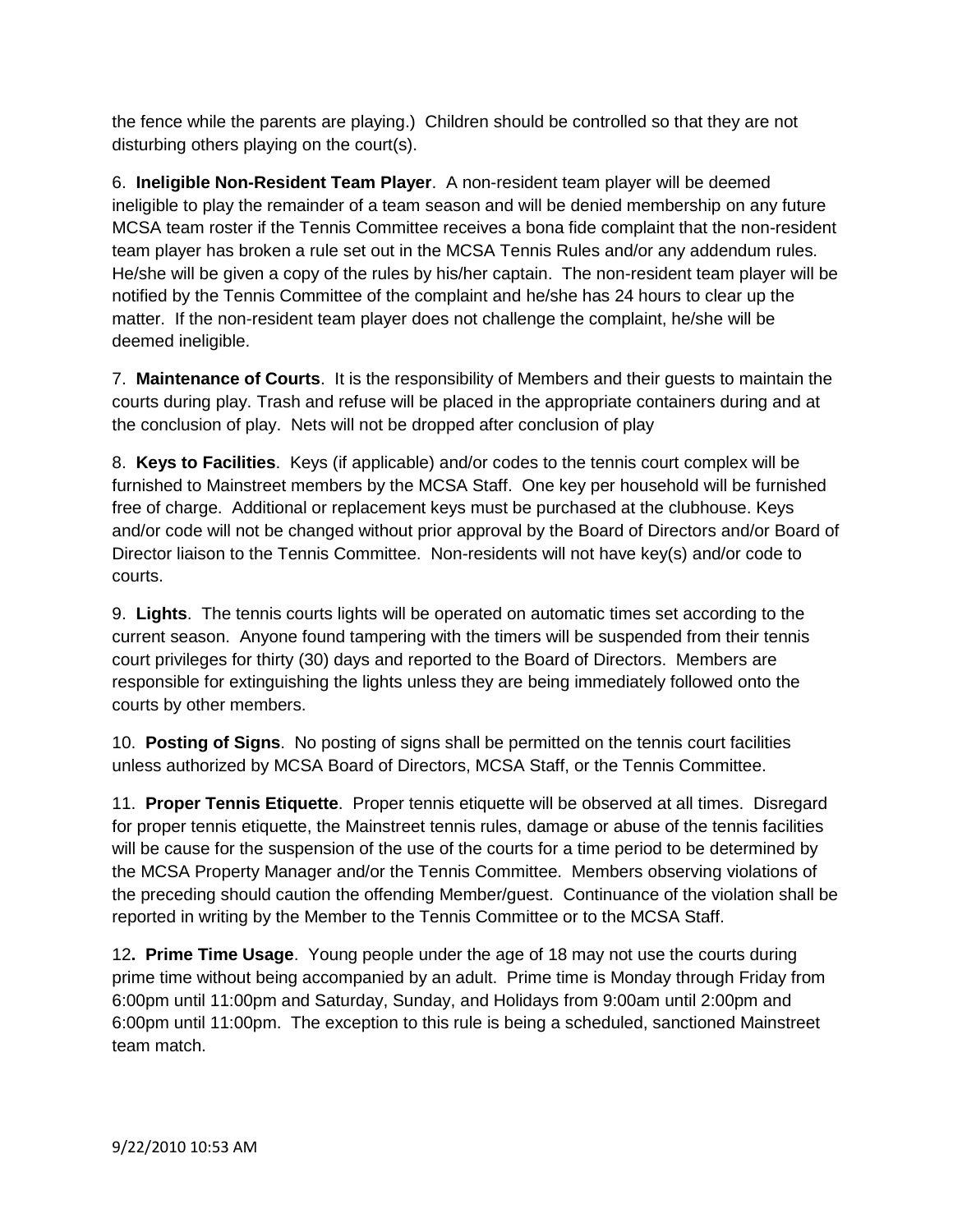### **SPECIFIC RULES**

#### 1. **Reservation(s) for Play on the Tennis Courts**.

 a. A reservation is required to play on the Mainstreet courts. Reservations will be made in the office or directly at the courts according to 1b and 1c below.

 b. During office hours, a Mainstreet member can reserve one (1) court, only for the day of their reservation by calling or visiting the On-site Mainstreet Property Staff.

 c. When the On-Site Property Staff Office is closed, a Mainstreet member will sign up for use of one (1) court only on the day of play. A sign-up sheet/board at the front gate should be used.

 d. Reservations made at the office or made in person at the courts will not be accepted or made for a day or days in advance, except under item 2. Exceptions for Reservations and Play on the Courts listed below.

 e. The On-Site Property Office staff will update a reservation sheet at the courts as often as needed. During office hours, Mainstreet members should check in the office for the most current reservation list. Due to the office staff workload, it may not be possible to change the reservation list at the front gate to the courts every time a reservation is made. The staff will make every reasonable effort to keep the list current.

 f. A reservation by an individual Mainstreet member can only be made for a duration of 1.5 hours on one (1) court.

 g. A single Mainstreet member may reserve a single court with up to, but not exceeding, three (3) non-resident players.

h. Failure to be on the courts at the exact time of the reservation forfeits the reservation.

 i. If no one is waiting for the courts after a member's reservation time has expired, play on the courts can continue.

j. Back-to-back reservations may not be made by a Mainstreet member. A maximum of two (2) reservations may be made in one day; in the morning and in the evening.

k. Under no condition or circumstance should a non-resident tennis player be on the Mainstreet courts unless he/she is a guest of a Mainstreet member.

l. Play on the courts should end at 11:00pm.

#### 2. **Exceptions for Reservations and Play on the Courts**

 a. Mainstreet members who are reserving the courts for a "sanctioned Mainstreet" multiperson team of more than eight (8) persons can reserve two (2) courts for a maximum of two (2) hours one day a week and no more than one day a week (i.e, Monday through Friday) for team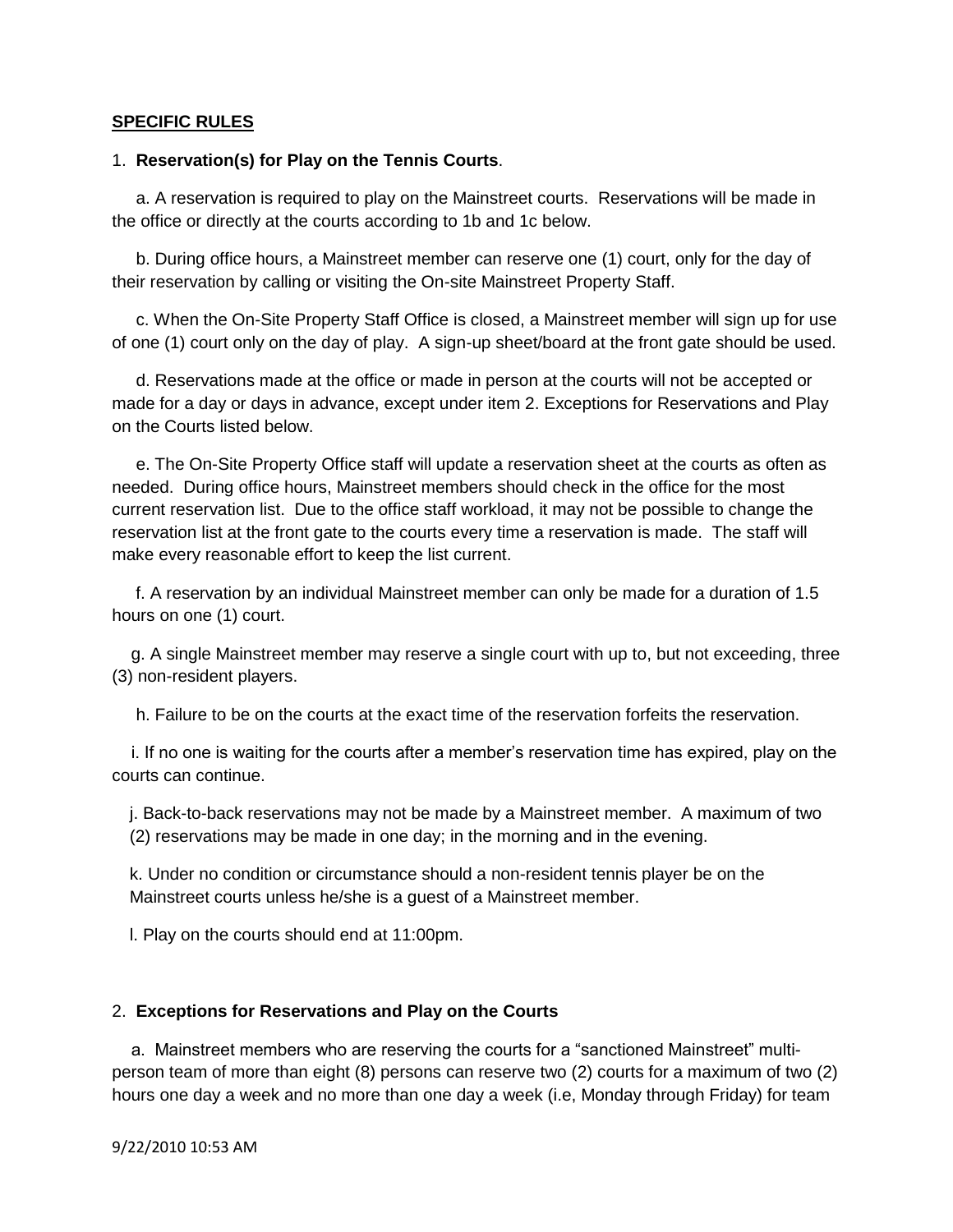practice. Team reservation(s) can be made for three (3) weeks prior to the first match of the team's league season and could continue until the end of any play-off game(s).

 b. No practice shall be held by a "sanctioned team" on weekends. This will be time reserved for resident(s)/homeowner(s) due to limitation (only two (2) courts) and availability (allowing for only "sanctioned team" home matches) of courts.

 c. Because of the limitation of courts (2 courts) if during a practice session a resident/homeowner should desire to play, one (1) court will be relinquished in order for a resident/homeowner to have access to a court. Team practices will be limited to one (1) day during the week and none during the weekends (Saturday, Sunday, and Holidays). A permanent sign will be posted stating the court policy along with the reservation schedule.

 d. Mainstreet members that play in a single or two-team league can reserve a court for up to three days in advance of a sanctioned league match. If this reservation is made during a time when the On-site Property Manager office is closed, the reservation must indicate the team and/or league that the match is being played under.

 e. The dates and times of rain-out matches must be provided to and coordinated with the On-site Property Staff as soon as they are determined. Rain-out matches for multi-person (i.e. over 8 person teams) will have precedents over any team or individual practices.

 f. Only Board of Director approved sanctioned teams will be allowed to use Mainstreet tennis courts. Multi-person sanctioned Mainstreet teams will provide: 1) the match schedule, 2) team roster with resident(s) and non-resident(s) annotated, 3) captain and/or co-captain names, 4) fee(s) to be collected, 5) proposed practice date and time, and 6) whether "for profit" coaching is being used to the Mainstreet On-site Office and Board of Director liaison in order to accommodate home matches for a multi-person sanctioned Mainstreet team in advance of the team's season.

g. Sanctioned home matches may be played after 11:00pm until the match is completed.

 h. Tennis matches scheduled by the Tennis Committee for the benefit of the Mainstreet community may be played after 11:00pm but no later than 1:00am.

 i. Copies of all sanctioned Mainstreet team match schedules will be available from the Mainstreet Property Manager upon request.

### 3. **Access to the Mainstreet Tennis Courts**

 a. A programmable lock will be placed on the tennis courts. The code to the lock will be changed periodically. It is the responsibility of the Mainstreet member to contact the office of the Mainstreet Property Manager to get the code.

 b. The On-Site Property staff must indicate on the tennis court bulletin board or any other applicable media (e.g., Mainstreet web site) when the code has been changed.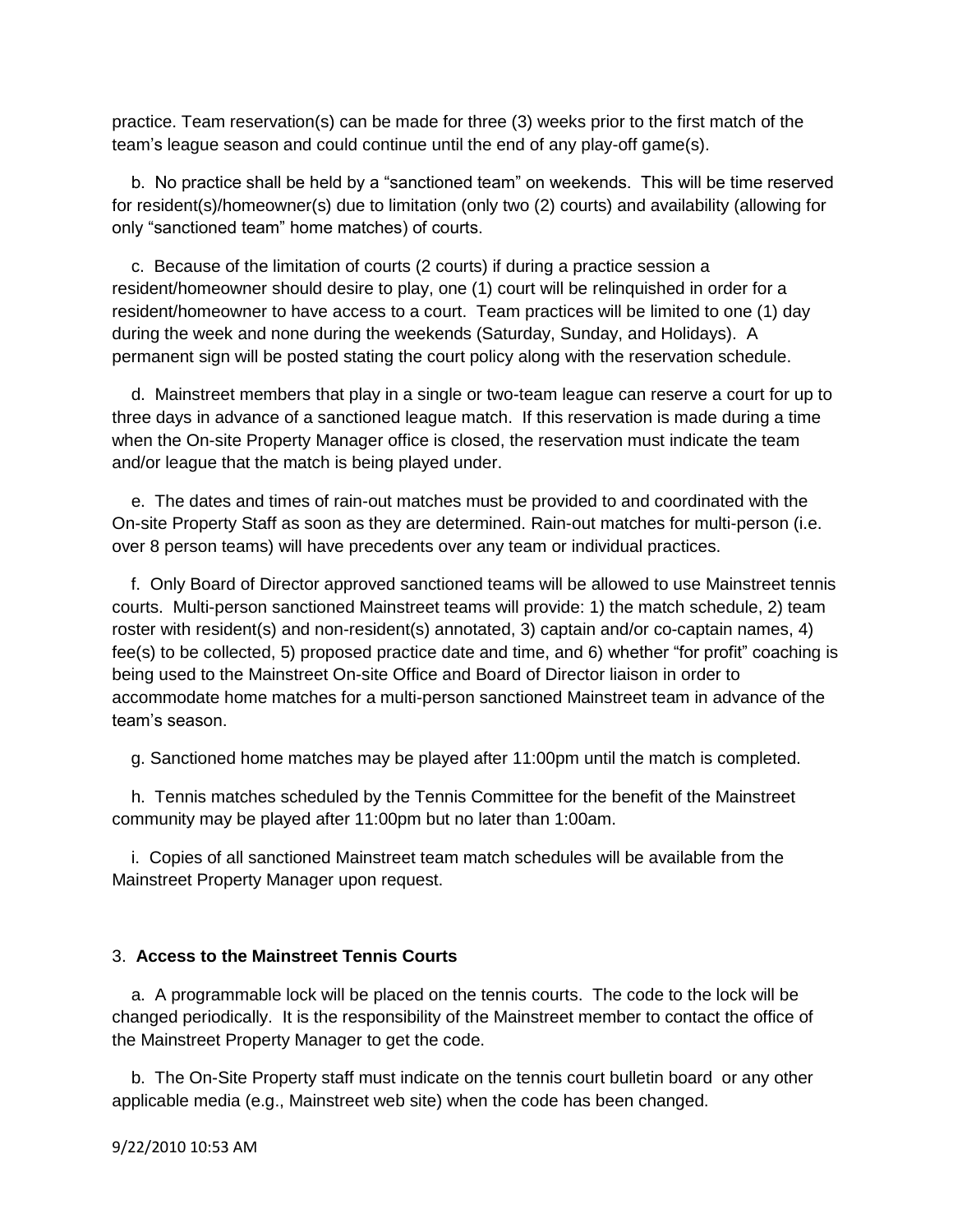c. The code must not be given to non-residents of the Mainstreet community.

 d. Non-resident player(s) participating on a Mainstreet team are considered a guest. They do not have the rights to access MCSA amenities as the MCSA resident(s).

4. **Applicability of Tennis Policy/Rules.** The tennis rules apply to any player(s) that use the Mainstreet courts.

5. **Grievances and Complaints on the use of Courts or any Tennis Related Issue.** All grievances and complaints on the use of the Mainstreet tennis courts should be submitted to the Mainstreet Property Manager for immediate submittal to the Tennis Committee. The Tennis Committee is the first point of contact in the resolution of a grievance. If the complainant is dissatisfied with the proposed resolution of the Tennis Committee, then the Tennis Committee must raise the issue and any proposed solutions to the Board for their recommendation(s).

# 6. **MCSA Tennis Teams**.

- a. Mainstreet tennis team(s) must have prior approval from the Board before the submittal of any rosters to that tennis league organization. Due to the limited number of courts available, it is important that a balance is maintained between team and individual use of the courts. The recommendations for team should be submitted to the Tennis Committee.
- b. The Tennis Committee must submit team rosters to the BODs for approval four (4) weeks prior to rosters being due to league and seven (7) days prior to the General BODs meeting for which approval is requested. Rosters must include: name of players, whether they are a Mainstreet resident and confirmation resident is in good standing. At least two (2) residents must be on the team and be the captain and/or co-captain.
	- (1) Teams made up of 51% or more of Mainstreet residents will have priority for use of community reacreational courts for sanctioned matches and one (1) court for practice.
	- (2) Teams comprised of 90% or more of individuals from other area communities will not be allowed to use Mainstreet community recreational courts.
- c. A team runs the risk of not being able to use the courts for home matches or practice if a Mainstreet team member is not available to at least open the courts, remain at the courts until the practice or entire match is completed. A Mainstreet resident who is a non-team member cannot take on the responsibilities of the Mainstreet team member(s).
- d. A list of the existing Mainstreet teams is available from Tennis Committee members.